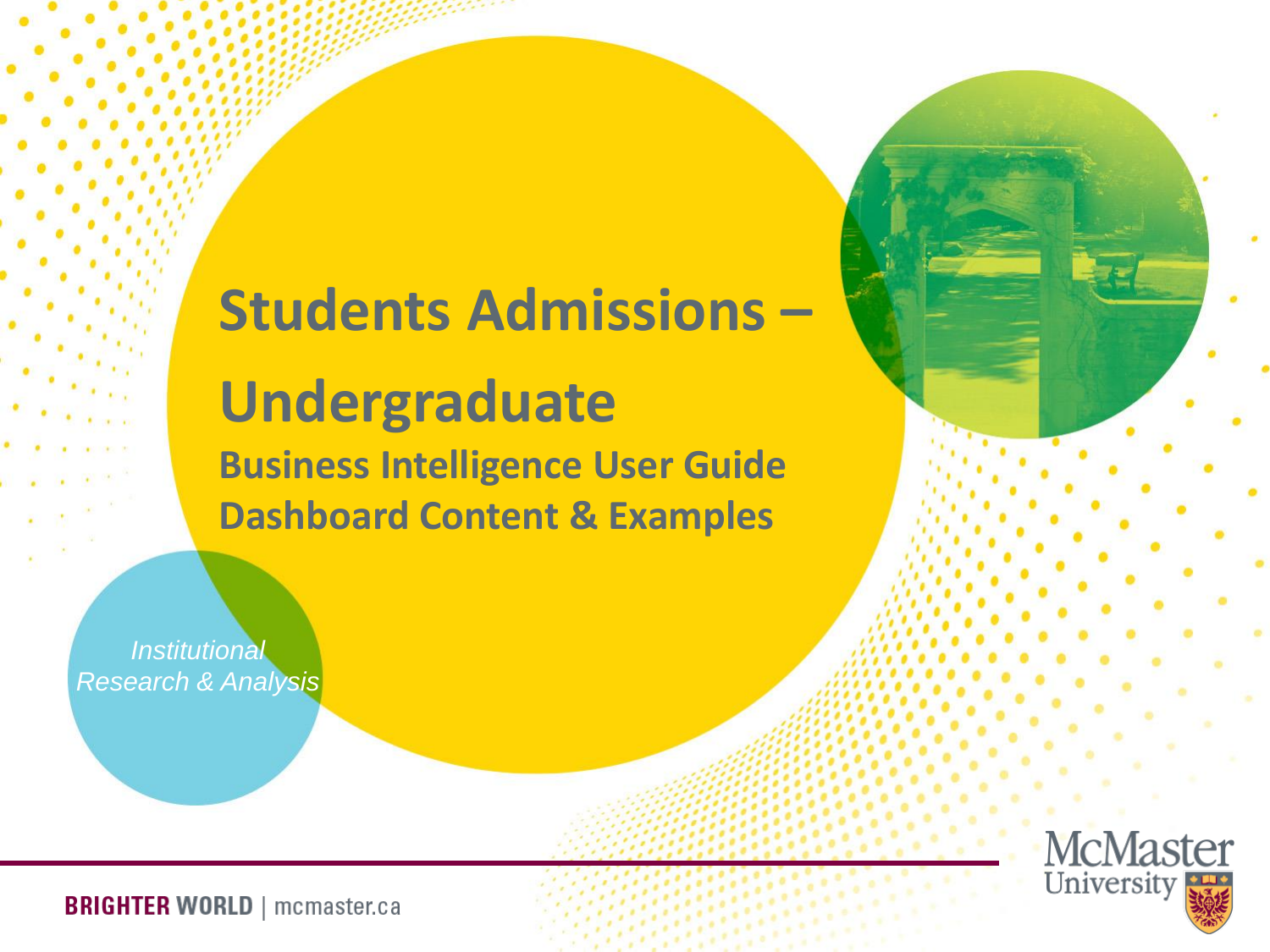## **Welcome**

This user guide demonstrates how users can answer questions using the Student Admissions – Undergraduate Business Intelligence (BI) dashboard.

The Student Admissions – Undergraduate dashboard was developed by Institutional Research and Analysis in close coordination with stakeholders across the university, including representatives from the Faculties and the Registrar's Office, and contains reports on undergraduate student admissions broken down by faculty, program, plan, along with many other variables . In addition to this user guide, the Student Admissions – Undergraduate dashboard includes a Glossary tab as well as explanations within each report of the rules and definitions applied.

We hope you find the content of this guide and the dashboard relevant, useful, clear and easy-to-use.



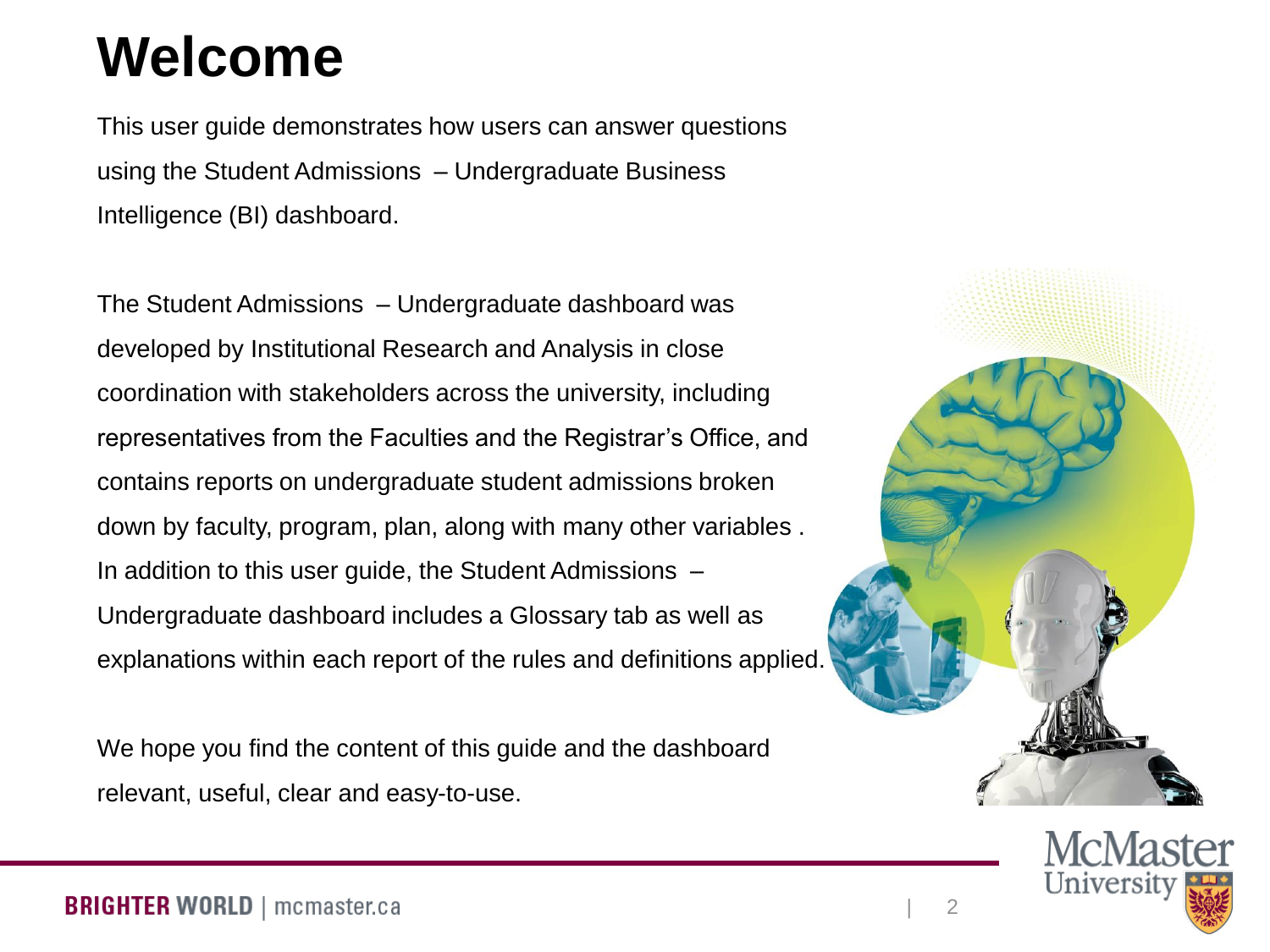#### **Table of Contents**

#### **Overview**

| $\bullet$   | Signing in                 |    |
|-------------|----------------------------|----|
| $\bullet$ . | <b>Dashboard Pages</b>     | 6  |
| $\bullet$ . | <b>Important Notes</b>     | 16 |
|             | <b>Contact Us</b>          |    |
| $\bullet$   | <b>Contact Information</b> |    |

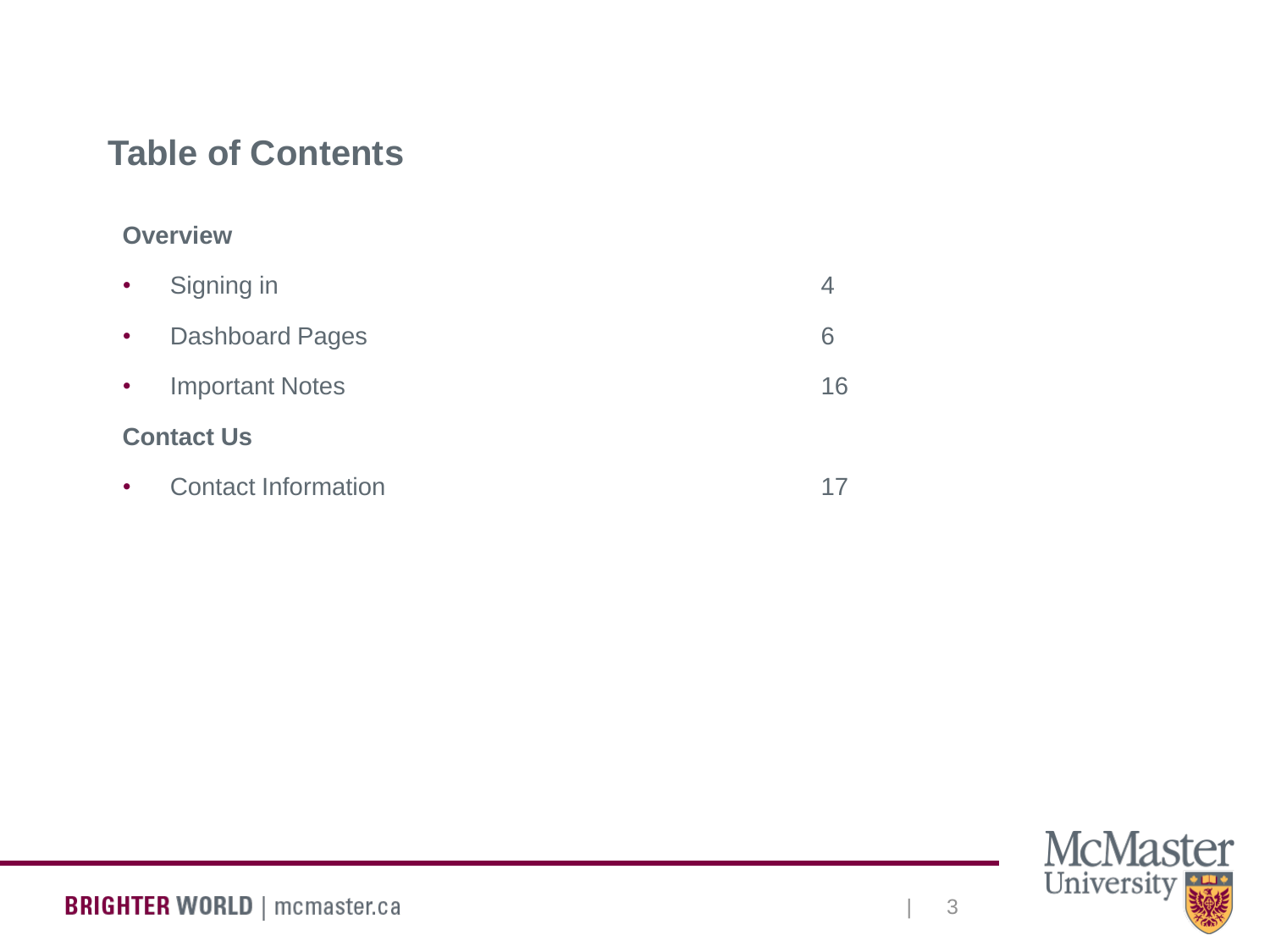

| Sign In  | Enter your user id and password. |
|----------|----------------------------------|
| User ID  |                                  |
| Password |                                  |
|          | Sign In                          |
| $\sqcup$ | Accessibility Mode               |
|          | English                          |
|          |                                  |



client.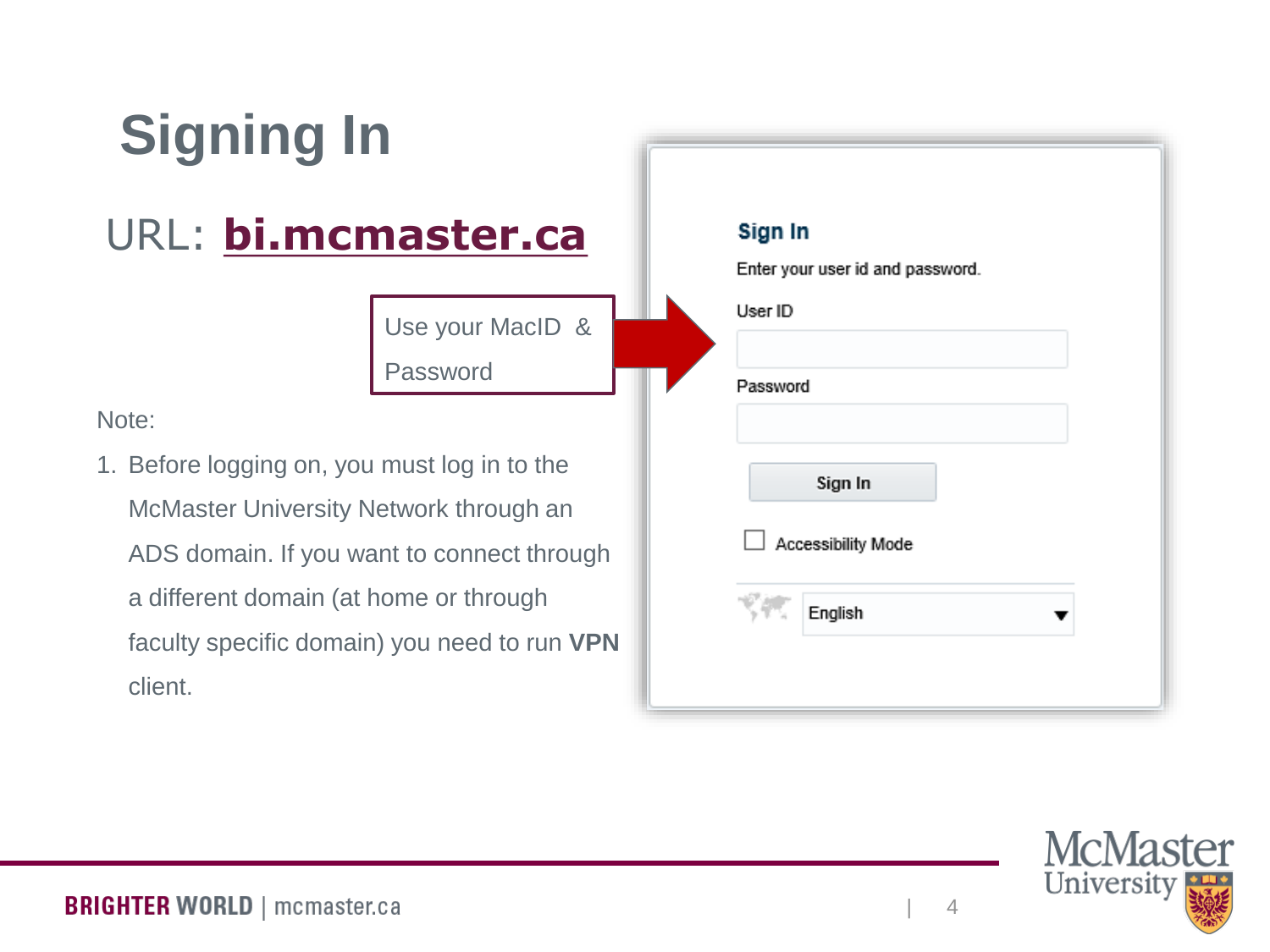## **Navigating to a Dashboard**

1. Click on the **Dashboards** section



| https://bi.mcmaster.ca/analytics/saw.dll?bieehome | ۾ - م                                        | Oracle BIEE Home               | ×                                               |                          |                           |          |
|---------------------------------------------------|----------------------------------------------|--------------------------------|-------------------------------------------------|--------------------------|---------------------------|----------|
| <b>ORACLE</b> Business Intelligence               |                                              | Search All                     |                                                 |                          |                           | Advanced |
| Home                                              | Catalog<br>Home                              | Favorites $\blacktriangledown$ | Dashboards $\blacktriangledown$                 | New $\blacktriangledown$ | Open $\blacktriangledown$ | Signed   |
|                                                   | <b>Alerts</b>                                |                                | Most Recent(Student Records - Courses - Grades) |                          |                           |          |
| $\blacksquare$ All Content                        | Recent                                       |                                | My Dashboard<br>88                              |                          |                           |          |
| My Reports                                        | Recently opened or edited items will be disp |                                | Student Admission - Undergraduate               |                          |                           |          |

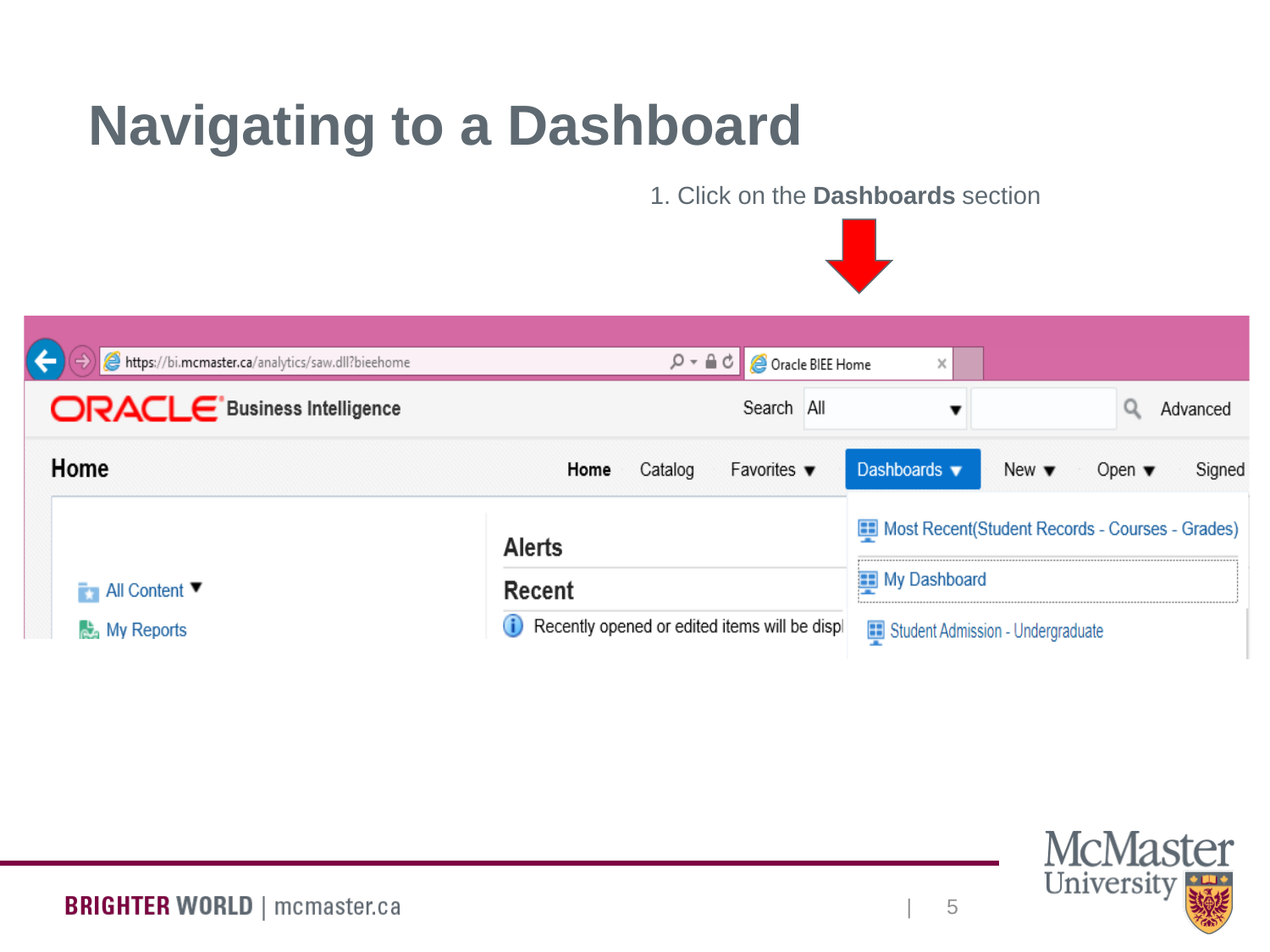# **Dashboard Pages**

There are five dashboard pages available on the Student Admissions – Undergraduate Dashboard:

- Summary
- 101
- 105
- Advanced Filters
- MELD
- Monthly Breakdown
- OUAC
- Glossary & Contact

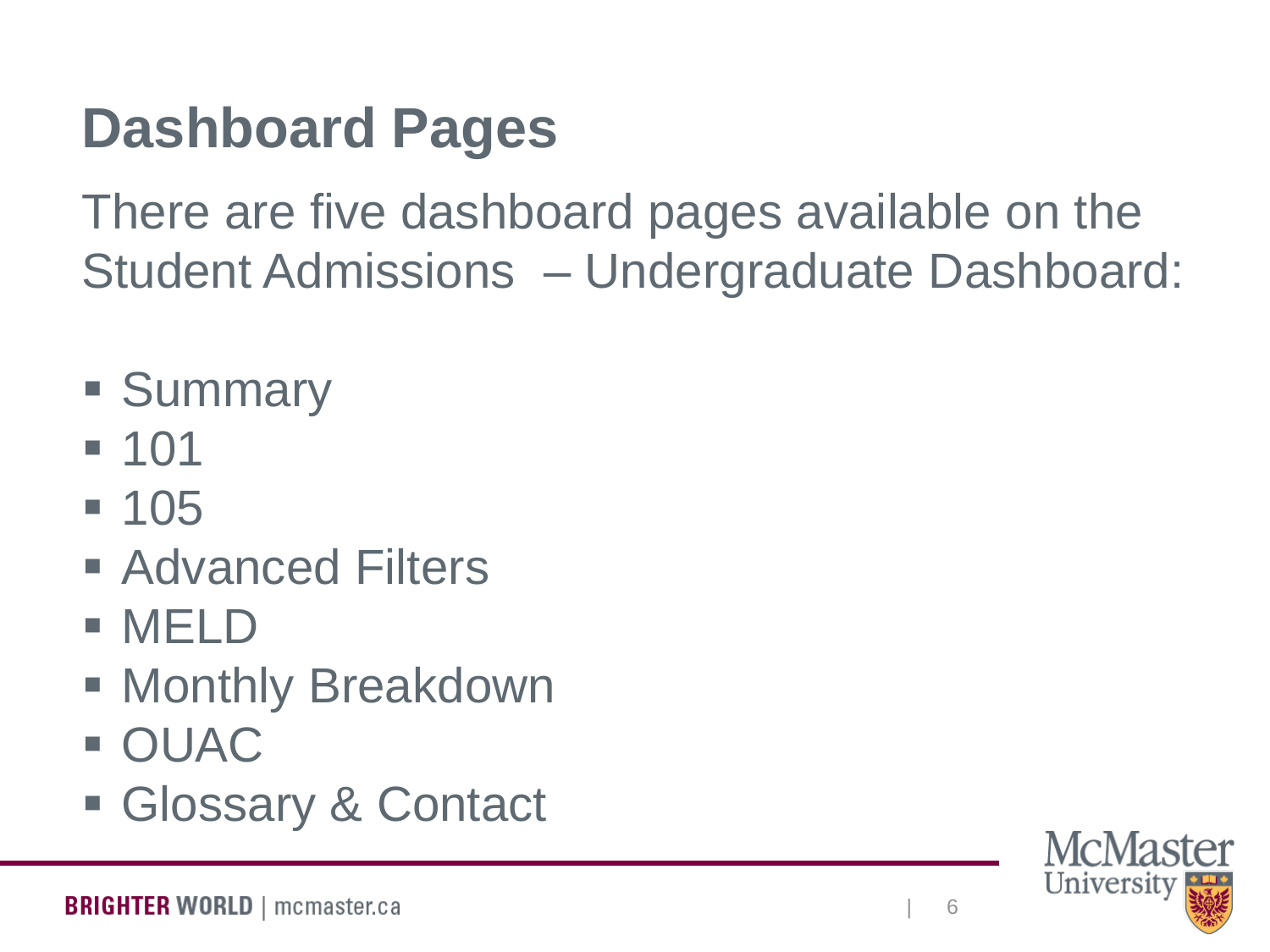### **Dashboard Pages: Summary**

• The Summary page provides a high-level overview of the admissions process. It includes KPIs that show the admissions funnel for the selected year, as well as reports that display data on the past 5 years, the yield rate, education source, cross-faculty applicants, and more.

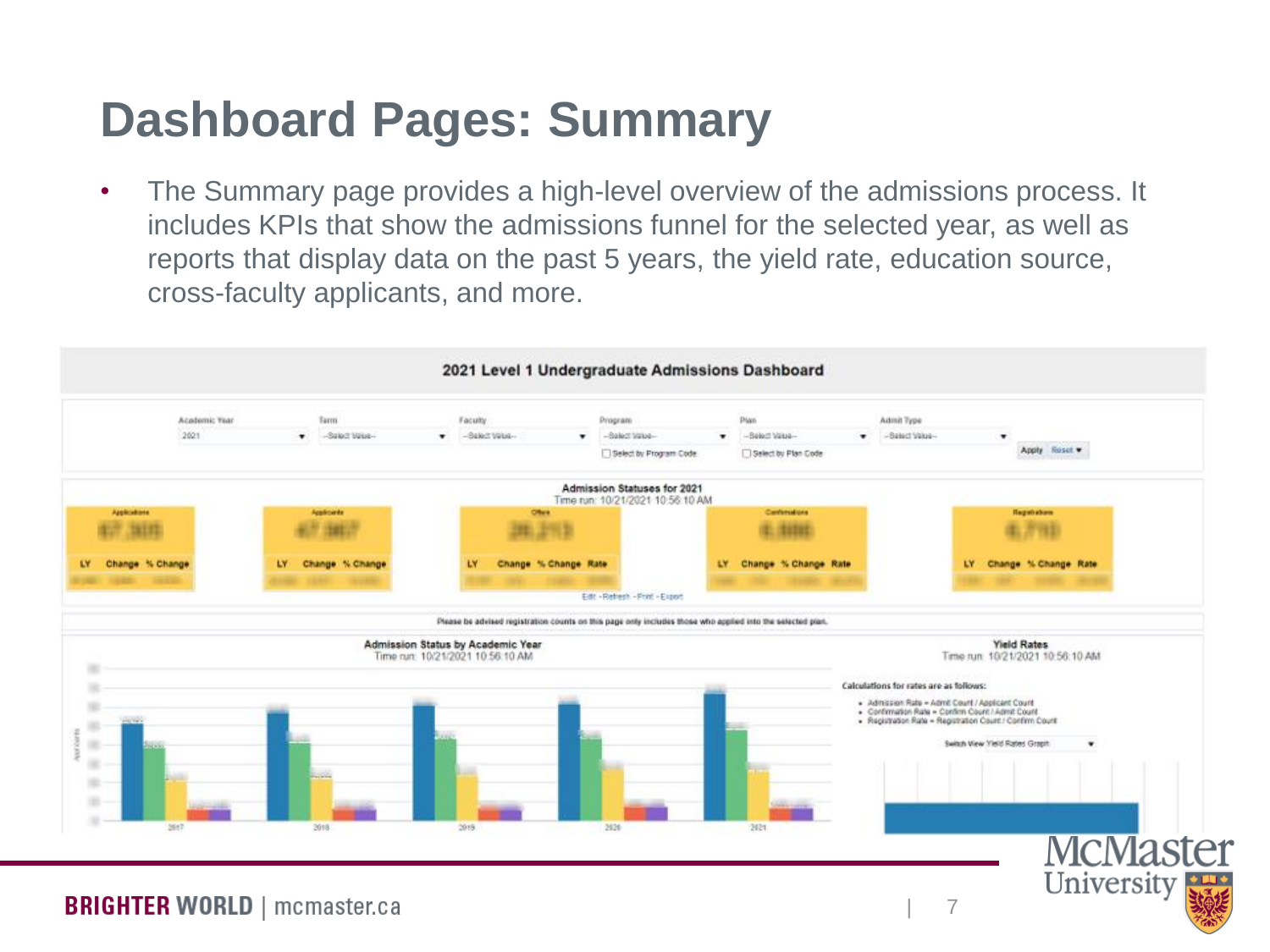#### **Dashboard Pages: 101**

• The 101 dashboard page is intended to allow users to see the admissions cycle of Ontario Highschool (101) students. It includes a breakdown of the admission cycle for 101 students, breakdowns of interim and final GPAs, and admission by School Board.

|                                                             | <b>CONTRACTOR</b> CONTRACTOR<br>Academic Year |                              | Program       |                        |       | 94263<br>Choice |                                 |              | <b>Citizenship Status</b>                                  |              |                            |
|-------------------------------------------------------------|-----------------------------------------------|------------------------------|---------------|------------------------|-------|-----------------|---------------------------------|--------------|------------------------------------------------------------|--------------|----------------------------|
|                                                             | 2021                                          |                              | ۰             | -Select Value-         |       |                 | -Select Value-                  |              | -Select Value-                                             |              |                            |
|                                                             |                                               |                              |               | Select by Program Code |       |                 |                                 |              |                                                            | ۰            |                            |
|                                                             | Term                                          |                              |               |                        |       |                 | School Board                    |              | Gender                                                     |              |                            |
|                                                             | -Select Value-                                |                              | Plan<br>۰     |                        |       |                 | -Select Value-                  | ۰            | -Select Value-                                             | ۰            |                            |
|                                                             | Faculty                                       |                              |               | -Select Value-         |       | ٠               | High School                     |              |                                                            |              |                            |
|                                                             | -Select Value-                                |                              | ٠             | Select by Plan Code    |       |                 | -Select Value-                  | ۰            |                                                            |              | Apply Reset                |
|                                                             |                                               | 2017<br>2018<br>2019<br>2020 | 4146          | $-100$                 | 44.46 | <b>COLOR</b>    |                                 |              |                                                            | $-10$        |                            |
|                                                             |                                               | 2021                         | <b>SILLER</b> | <b>STATISTICS</b>      | 10.00 |                 | Edit - Refresh - Print - Export | <b>SHOW:</b> | ---                                                        | <b>B-100</b> |                            |
|                                                             |                                               |                              |               |                        |       |                 |                                 |              |                                                            |              |                            |
| <b>GPA Distribution</b><br>Time run: 10/21/2021 11:42:23 AM |                                               |                              |               |                        |       |                 | Switch View Intern GPA          |              |                                                            |              |                            |
|                                                             |                                               |                              |               |                        | 2021  |                 |                                 |              |                                                            |              |                            |
| <b>Student Faculty</b>                                      |                                               | <b>Student Plan</b>          |               |                        |       |                 |                                 |              | <75% 75-73.9% 00-84.9% 85% 86% 87% 88% 89% 90% 91% 92% 93% | 94%<br>95%   | 96%<br>97%<br>98% 99% 100% |
| Arts & Science                                              | DeGroote School of Business Business 1        | Arts & Science 1             |               |                        |       |                 |                                 |              |                                                            |              |                            |

**McMaster** University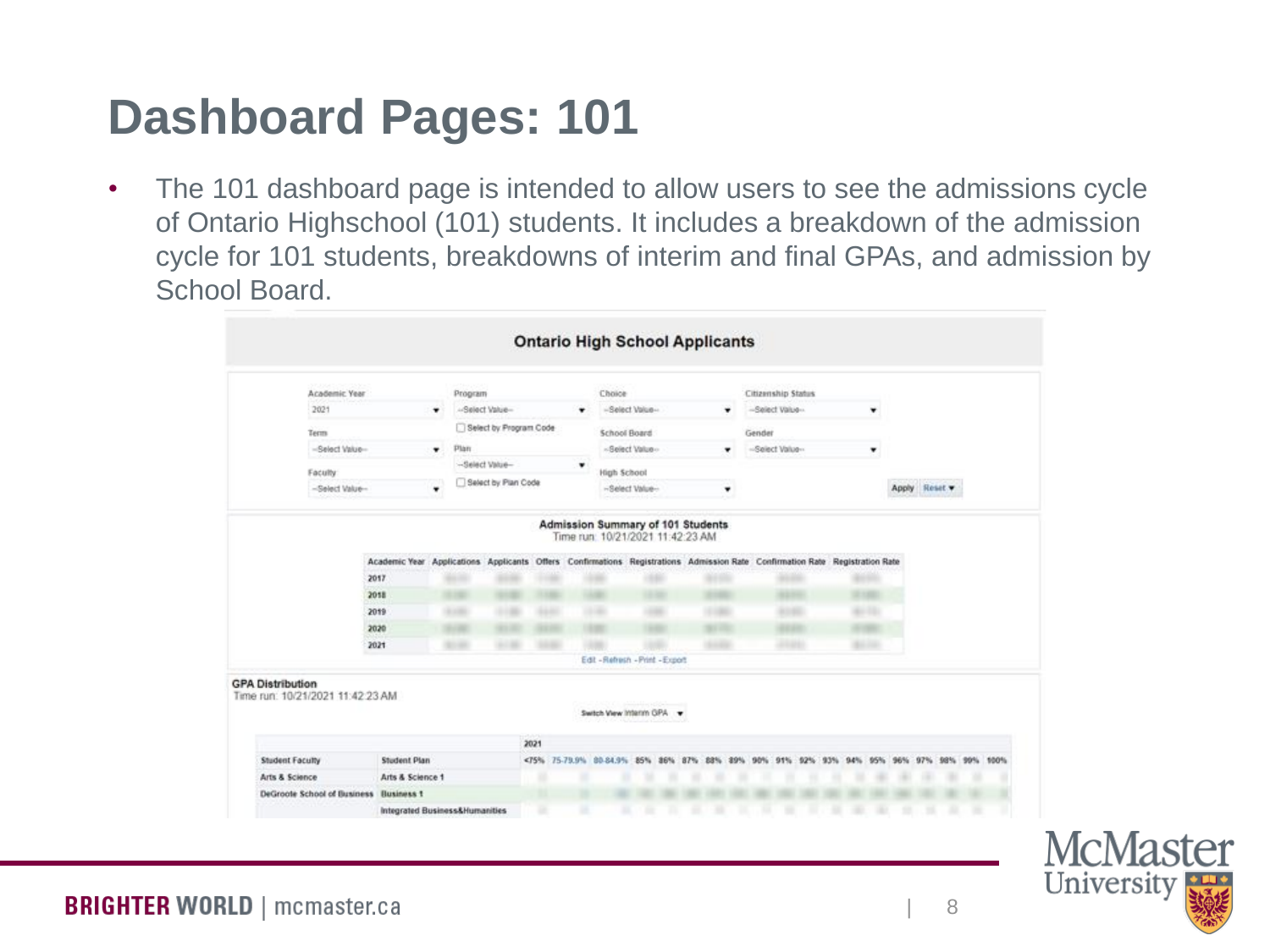#### **Dashboard Pages: 105**

• The 105 dashboard page includes reports on the admissions summary of 105 students (Ontario Previous High School, Out-Of-Province High School, International, College, University), admissions by education source and by citizenship country.

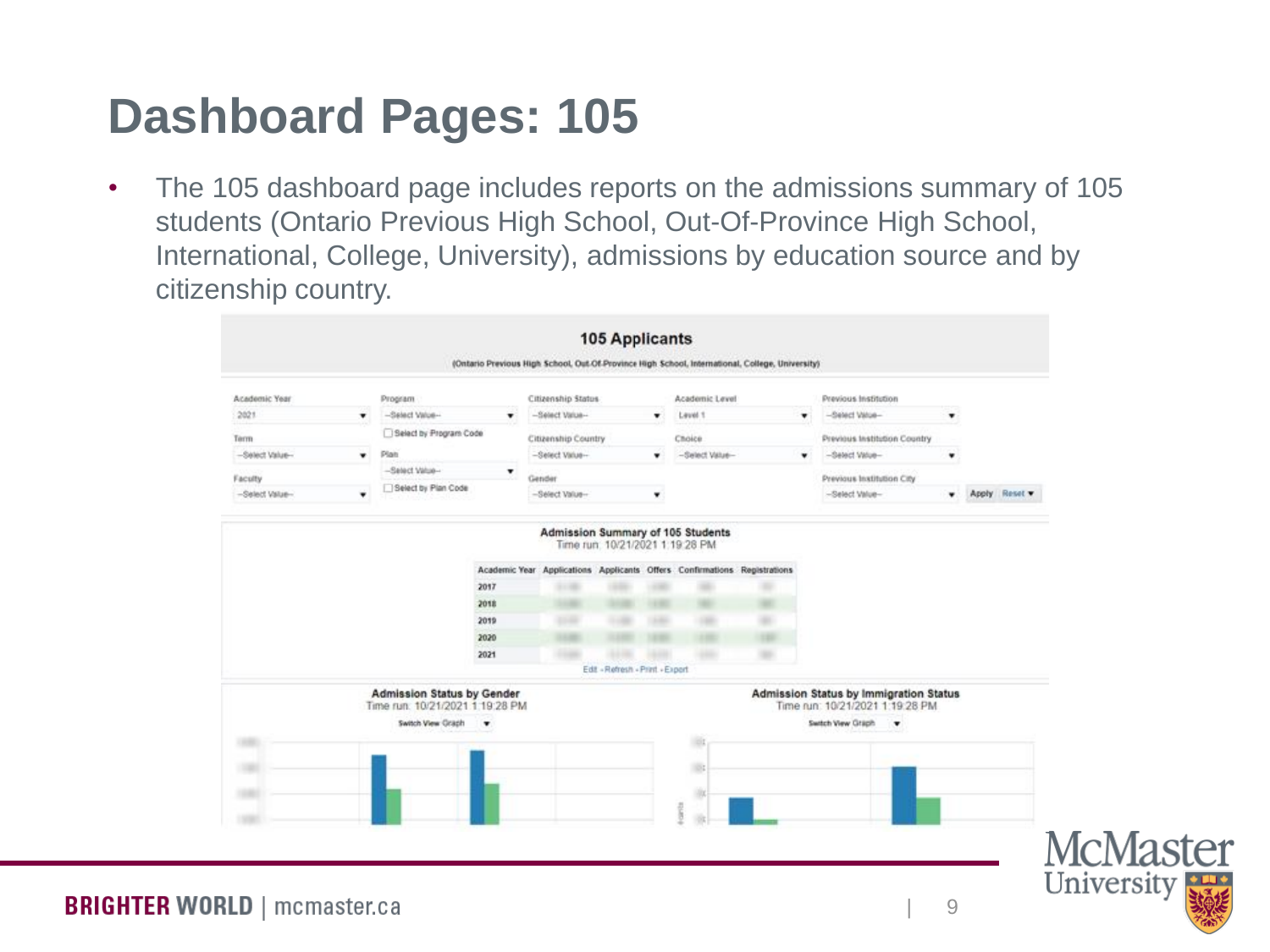## **Dashboard Pages: Advanced Filters**

• The Advanced Filters page displays admission counts in a table view and allows users to customize the report by filtering the data, as well as adding or removing columns in the report.

|                |                               |                             |                                                                  | <b>Undergraduate Admissions</b> |              |                                   |      |                |        |                     |                |      |   |                               |  |                      |           |             |  |
|----------------|-------------------------------|-----------------------------|------------------------------------------------------------------|---------------------------------|--------------|-----------------------------------|------|----------------|--------|---------------------|----------------|------|---|-------------------------------|--|----------------------|-----------|-------------|--|
| Academic Year  |                               | Program                     |                                                                  | Admit Type                      |              |                                   |      |                |        | Citizenship Status  |                |      |   | Choice                        |  |                      |           |             |  |
| 2020.2021.2019 | ۰                             | -Select Value-              | ۰                                                                | -Select Value-                  |              |                                   |      | ۰              |        | --Select Value-     |                |      | ۰ | --Select Value-               |  |                      | ۰         |             |  |
| Term           |                               | Select by Program Code      |                                                                  | Level                           |              |                                   |      |                |        | Citizenship Country |                |      |   | Previous Institution          |  |                      |           |             |  |
| -Select Value- | ۰                             | Plan                        |                                                                  | Level 1                         |              |                                   |      | ۰              |        | -Select Value-      |                |      | ۰ | -Select Value-                |  |                      | $\bullet$ |             |  |
|                |                               | -- Select Value-            | ۰                                                                |                                 |              |                                   |      |                |        |                     |                |      |   |                               |  |                      |           |             |  |
| Faculty        |                               | Select by Plan Code         |                                                                  |                                 |              |                                   |      |                | Gender |                     |                |      |   |                               |  |                      |           |             |  |
| -Select Value- | ۰                             |                             |                                                                  |                                 |              |                                   |      |                |        | -Select Value-      |                |      | ۰ |                               |  |                      |           | Apply Reset |  |
|                |                               |                             | Student Plan                                                     | v No Selection                  |              | Select View By Status then Year v |      | v No Selection |        |                     | v No Selection |      | ۰ |                               |  |                      |           |             |  |
|                |                               |                             |                                                                  |                                 |              | Applications                      |      | Applicant      |        |                     | Offer          |      |   | Confirmations                 |  | <b>Registrations</b> |           |             |  |
|                | Student Faculty               |                             | Student Plan                                                     |                                 |              | 2019 2020                         | 2021 | 2019 2020      |        | 2021                | 2019 2020      | 2021 |   | 2019 2020 2021 2019 2020 2021 |  |                      |           |             |  |
|                | Arts & Science                |                             | Arts & Science 1                                                 |                                 | ÷            |                                   |      |                |        |                     |                |      |   |                               |  |                      |           |             |  |
|                |                               | DeGroote School of Business | <b>Business 1</b>                                                |                                 | $\mathbf{L}$ |                                   |      |                |        |                     |                |      |   |                               |  |                      |           |             |  |
|                |                               |                             | Integrated Business&Humanities                                   |                                 | ÷            |                                   |      |                |        |                     |                |      |   |                               |  |                      |           |             |  |
|                | <b>Faculty of Engineering</b> |                             | B Tech 1 - BioTechnology CO-OP<br>BTech1-Auto&Veh Eng Tech CO-OP |                                 |              |                                   |      |                |        |                     |                |      |   |                               |  |                      |           |             |  |
|                |                               |                             | BTech1-Automath Eng Tech CO-OP                                   |                                 |              |                                   |      |                |        |                     |                |      |   |                               |  |                      |           |             |  |
|                |                               |                             | Computer Science (2nd Degree)                                    |                                 |              |                                   |      |                |        |                     |                |      |   |                               |  |                      |           |             |  |
|                |                               |                             | Computer Science 1                                               |                                 |              |                                   |      |                |        |                     |                |      |   |                               |  |                      |           |             |  |
|                |                               |                             | Computer Science 1 CO-OP                                         |                                 | 2000         |                                   |      |                |        |                     |                |      |   |                               |  |                      |           |             |  |
|                |                               |                             |                                                                  |                                 |              |                                   |      |                |        |                     |                |      |   |                               |  |                      |           |             |  |
|                |                               |                             | Electrical Engineering CO-OP                                     |                                 |              |                                   |      |                |        |                     |                |      |   |                               |  |                      |           |             |  |

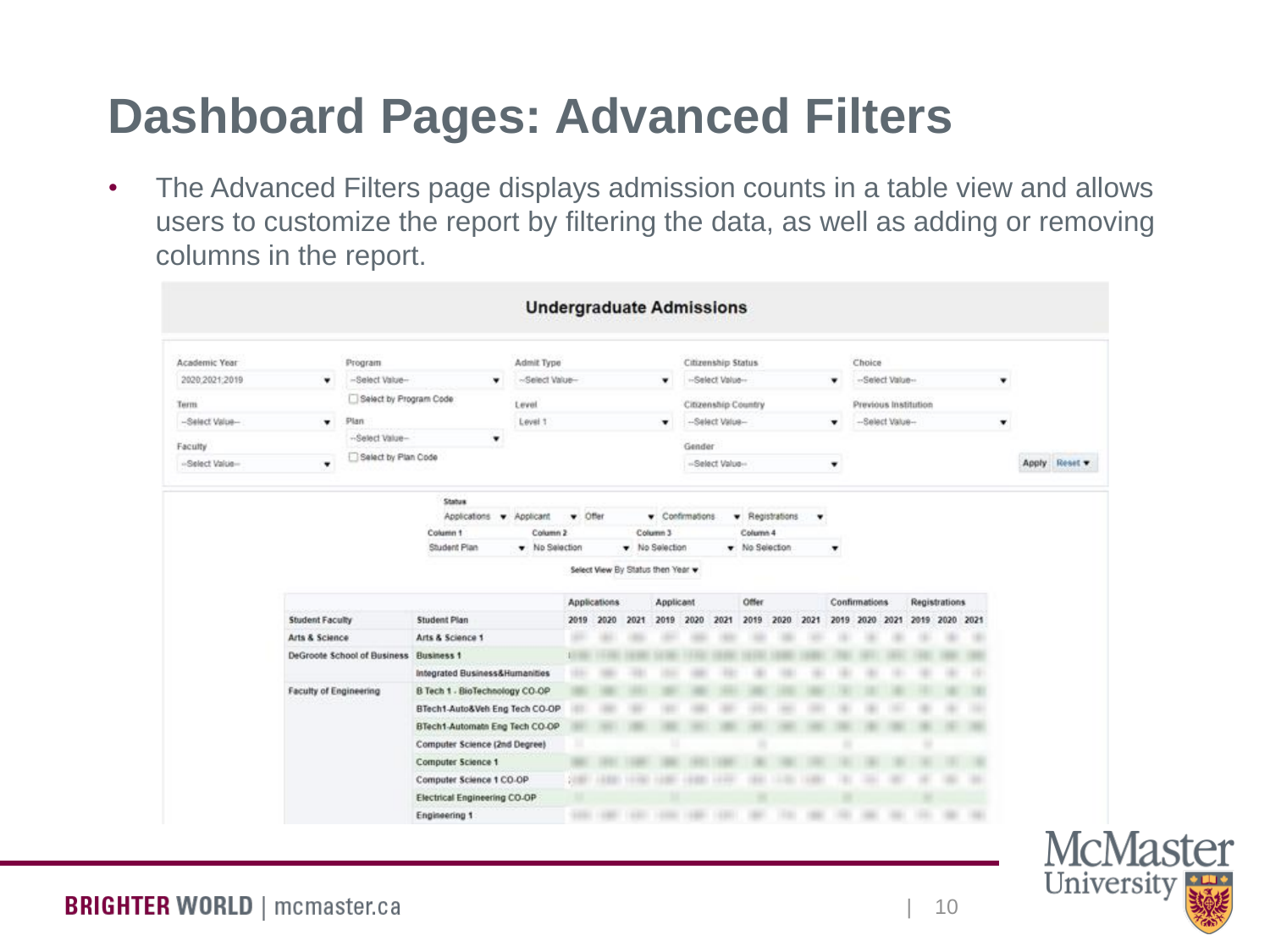#### **Dashboard Pages: MELD**

• The MELD dashboard page displays admission data relevant to all McMaster English Language Development (MELD) applicants. This report allows users to apply a variety of filters and add additional columns, and measures in order to customize the MELD admissions data.

|                                       |                  |   |          |                          |                | <b>MELD Applicants</b> |                     |                 |                                                                                                                                                                            |      |   |               |     |
|---------------------------------------|------------------|---|----------|--------------------------|----------------|------------------------|---------------------|-----------------|----------------------------------------------------------------------------------------------------------------------------------------------------------------------------|------|---|---------------|-----|
| Academic Year                         |                  |   | Program  |                          |                |                        | Citizenship Status  |                 | Choice                                                                                                                                                                     |      |   |               |     |
|                                       | 2020;2021;2019   | ۰ |          | -Select Value-           |                | ۰                      | -Select Value-      | ۰               | -Select Value-                                                                                                                                                             |      | ۰ |               |     |
| Term.                                 |                  |   |          | Select by Program Code   |                |                        | Citizenship Country |                 | Previous Institution                                                                                                                                                       |      |   |               |     |
|                                       | -- Select Value- | ٠ | Plan     |                          |                |                        | -Select Value-      | ۰               | -Select Value-                                                                                                                                                             |      | ٠ |               |     |
|                                       |                  |   |          | -Select Value-           |                | $\pmb{\mathrm{v}}$     |                     |                 |                                                                                                                                                                            |      |   |               |     |
| Faculty                               |                  |   |          | Select by Plan Code      |                | Gender                 |                     |                 |                                                                                                                                                                            |      |   |               |     |
|                                       | -- Select Value- | ٠ |          |                          |                |                        | -Select Value-      | ۰               |                                                                                                                                                                            |      |   | Apply Reset . |     |
|                                       |                  |   |          | Status                   |                |                        |                     |                 |                                                                                                                                                                            |      |   |               |     |
|                                       |                  |   |          | Applications v Applicant |                | $ 0$ ffer              | · Confirmations     | · Registrations | ۰                                                                                                                                                                          |      |   |               |     |
|                                       |                  |   | Column 1 |                          | Column 2       |                        | Column 3            | Column 4        |                                                                                                                                                                            |      |   |               |     |
|                                       |                  |   |          | Student Plan             | W No Selection |                        | v No Selection      | v No Selection  | ۰                                                                                                                                                                          |      |   |               |     |
|                                       | 2019             |   |          |                          |                | 2020                   |                     |                 |                                                                                                                                                                            | 2021 |   |               |     |
| <b>Student Plan</b>                   |                  |   |          |                          |                |                        |                     |                 | Applications Applicant Offer Confirmations Registrations Applications Applicant Offer Confirmations Registrations Applications Applicant Offer Confirmations Registrations |      |   |               |     |
| MELD B Tech 1 Auto&Vehcl Eng T        |                  |   |          |                          |                |                        |                     |                 |                                                                                                                                                                            |      |   |               |     |
| <b>MELD B Tech 1 Automation Eng T</b> |                  |   |          |                          |                |                        |                     |                 |                                                                                                                                                                            |      |   |               |     |
| <b>MELD B Tech 1 Biotechnology</b>    |                  |   |          |                          |                |                        |                     |                 |                                                                                                                                                                            |      |   |               |     |
| <b>MELD Business 1</b>                |                  |   |          |                          |                |                        |                     |                 |                                                                                                                                                                            |      |   |               |     |
| MELD Chemical & Physical Sci 1        |                  |   |          |                          |                |                        |                     |                 |                                                                                                                                                                            |      |   |               |     |
| MELD Comp Sci 1 CO-OP                 |                  |   |          |                          |                |                        |                     |                 |                                                                                                                                                                            |      |   |               |     |
| <b>MELD Computer Sciences 1</b>       |                  |   |          |                          |                |                        |                     |                 |                                                                                                                                                                            |      |   |               |     |
| <b>MELD Economics 1</b>               |                  |   |          |                          |                |                        |                     |                 |                                                                                                                                                                            |      |   |               |     |
| <b>MELD Engineering 1</b>             |                  |   |          |                          |                |                        |                     |                 |                                                                                                                                                                            |      |   |               |     |
| MELD Engineering 1 CO-OP              |                  |   |          |                          |                |                        |                     |                 |                                                                                                                                                                            |      |   |               |     |
| MELD Environmental&Earth Sci 1        |                  |   |          |                          |                |                        |                     |                 |                                                                                                                                                                            |      |   |               |     |
| MELD Health and Society 1             |                  |   |          |                          |                |                        |                     |                 |                                                                                                                                                                            |      |   |               |     |
| <b>MELD Humanities 1</b>              |                  |   |          |                          |                |                        |                     |                 |                                                                                                                                                                            |      |   |               | n л |

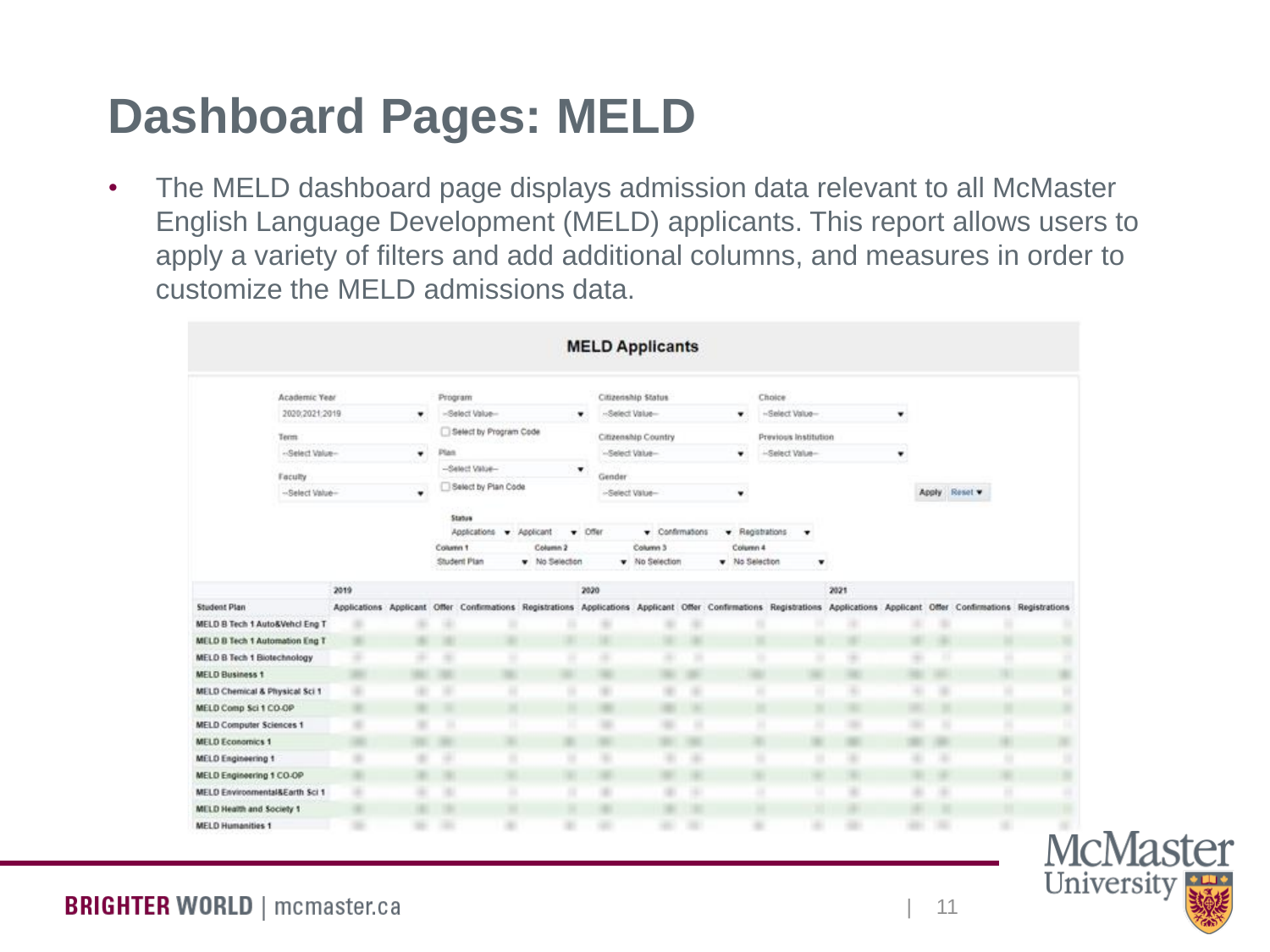#### **Dashboard Pages: Monthly Breakdown**



• The Monthly Breakdown Tab displays the total number of applications, offers, or confirmations for the selected month across multiple years.

• It can also be used as an "As of Date" table where we can see the number of applications, offers, or confirmations for a specific date over multiple years



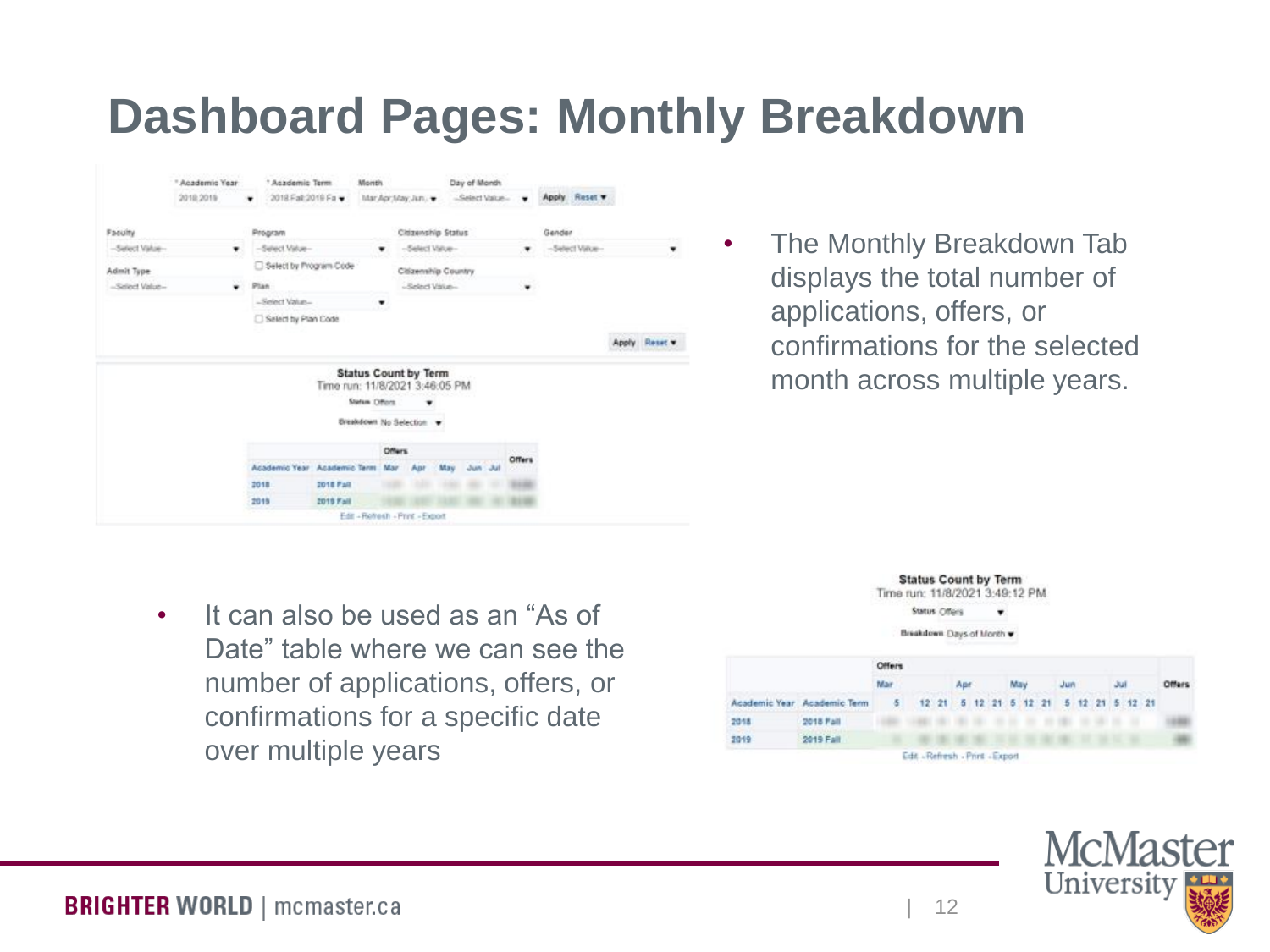## **Dashboard Pages: OUAC University**

• The OUAC University page displays admissions data reported by the Ontario Universities' Application Centre (OUAC). Reports include data broken down by Universities for the selected year and month, displaying the percent change compared to the previous year, as well as applications and confirmations for the last three years from the year and month selected. Reports can be customized by including more columns such as application type, immigration status, and more.

|                                                                          |            |                    |                         |                         | Snapshot Year 2019 |                          | Snapshot Month June                         | $\mathbf{v}$                                                      |            | University -- Select Value- |              |      |              |                |                                                                                   |
|--------------------------------------------------------------------------|------------|--------------------|-------------------------|-------------------------|--------------------|--------------------------|---------------------------------------------|-------------------------------------------------------------------|------------|-----------------------------|--------------|------|--------------|----------------|-----------------------------------------------------------------------------------|
|                                                                          |            |                    |                         |                         |                    |                          |                                             |                                                                   |            | Apply Reset                 |              |      |              |                |                                                                                   |
| <b>Percentage Change by University</b><br>Time run: 1/24/2022 2:38:57 PM |            |                    |                         |                         |                    |                          |                                             | <b>Statistics by University</b><br>Time run: 1/24/2022 2:38:57 PM |            |                             |              |      |              |                |                                                                                   |
| Add Columns No Selection                                                 |            |                    | W No Selection          | Wo Selection            | Wo Selection       | Wo Selection             |                                             | Add Columns<br>No Selection                                       | ۰          | No Selection                | Wo Selection |      | Wa Selection | W No Selection |                                                                                   |
|                                                                          |            |                    |                         |                         |                    |                          |                                             |                                                                   |            |                             |              |      |              |                |                                                                                   |
|                                                                          |            |                    |                         |                         | 2019               |                          |                                             |                                                                   |            |                             | 2018         |      | 2017         |                | 2016                                                                              |
|                                                                          |            |                    |                         |                         | June               |                          |                                             |                                                                   |            | June                        |              | June |              | June           |                                                                                   |
| University                                                               |            | Choice Application | Application<br>Year Ago | % Application<br>Change | Confirmation       | Confirmation<br>Year Ago | % Confirmation<br>Change                    | University                                                        |            |                             |              |      |              |                | Choice Application Confirmation Application Confirmation Application Confirmation |
| Algoma University                                                        | <b>15T</b> |                    |                         | <b>CARD IN</b>          |                    |                          |                                             | Algoma University                                                 | <b>15T</b> |                             |              |      |              |                |                                                                                   |
|                                                                          | 2ND        |                    |                         | - - -                   |                    |                          | --                                          |                                                                   | 2ND        |                             |              |      |              |                |                                                                                   |
|                                                                          | 3RD        | ÷                  |                         | 81476                   |                    |                          | $2 - 200$                                   |                                                                   | 3RD        |                             |              |      |              |                |                                                                                   |
|                                                                          |            |                    |                         |                         |                    |                          |                                             |                                                                   |            |                             |              |      |              |                |                                                                                   |
|                                                                          | >3         |                    |                         |                         |                    |                          |                                             |                                                                   | >3         |                             |              |      |              |                |                                                                                   |
| <b>Brock University</b>                                                  | 1ST        | -                  |                         | <b>Lights</b>           |                    |                          | .                                           | <b>Brock University</b>                                           | 1ST        |                             |              |      |              |                |                                                                                   |
|                                                                          | 2ND        |                    |                         | 414, 670                |                    |                          | <b><i><u><i><u>ALL AREA</u></i></u></i></b> |                                                                   | 2ND        | - 1                         |              |      |              |                | 194                                                                               |
|                                                                          | $\sim$     |                    |                         | <b>START</b>            |                    | <b>SALE</b>              |                                             |                                                                   | nnn        | --                          |              |      |              |                | -                                                                                 |

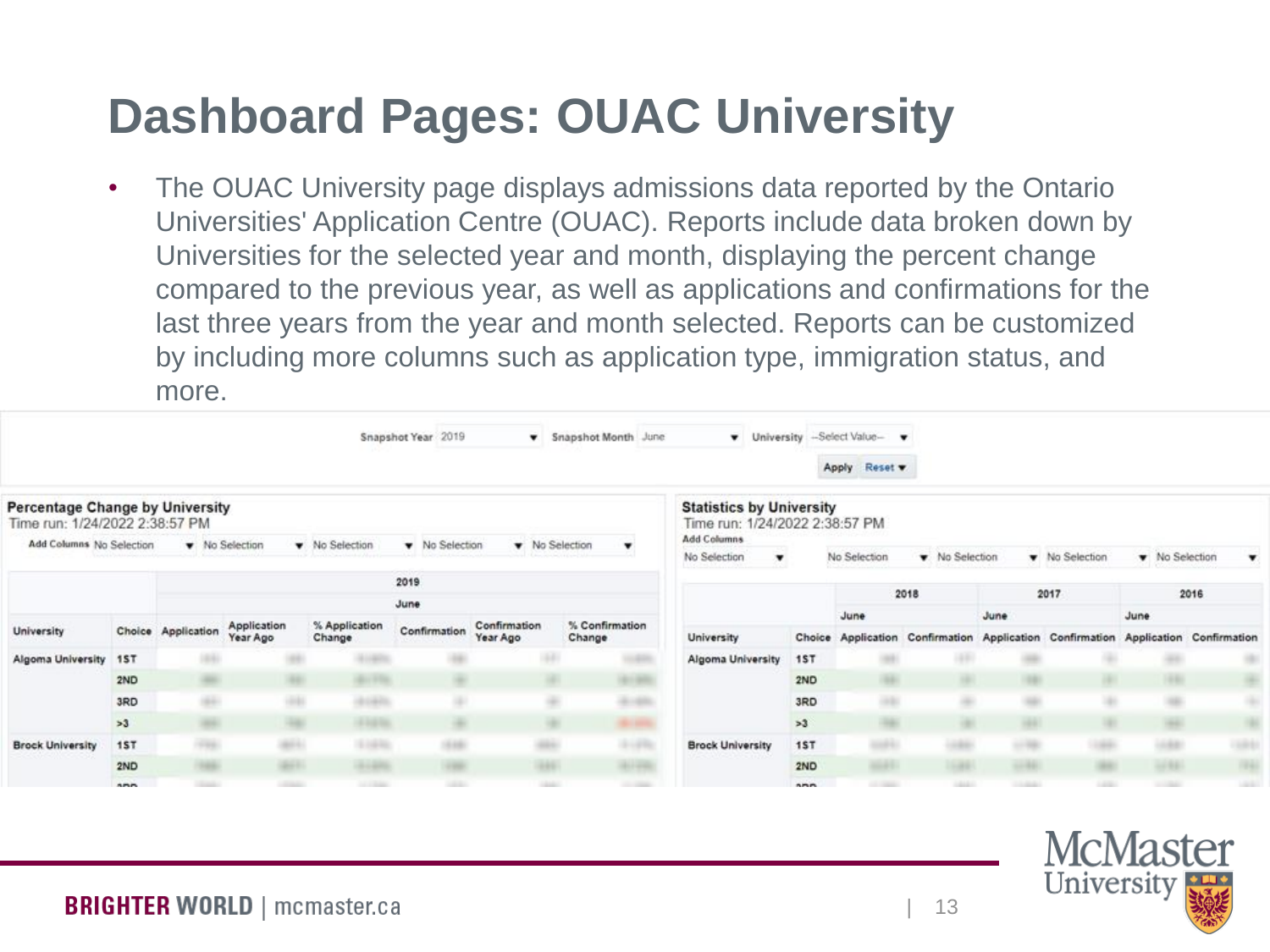### **Dashboard Pages: OUAC Program**

• The OUAC Program page allows us to see the number of applications and confirmations for each OUAC Program for a specific year and month. Additionally, the table on the left displays the selected year and previous year with the % change between the two. While the table on the right will show us the applications and confirmations for the last three years from the year selected.

|                                                                |     |                    |                         |                         | Snapshot Year 2019 |                          | Snapshot Month May       | Apply Reset<br>۰                                               |     |              |              |                                                          |
|----------------------------------------------------------------|-----|--------------------|-------------------------|-------------------------|--------------------|--------------------------|--------------------------|----------------------------------------------------------------|-----|--------------|--------------|----------------------------------------------------------|
| Percentage Change by Program<br>Time run: 1/24/2022 2:40:19 PM |     |                    |                         |                         |                    |                          |                          | <b>Statistics by Program</b><br>Time run: 1/24/2022 2:40:19 PM |     |              |              |                                                          |
| Add Columns No Selection                                       |     | Wo Selection       |                         | Wo Selection            | W No Selection     | Wo Selection             |                          | Add Columns<br>No Selection<br>No Selection                    |     | Wo Selection | Wo Selection | Wo Selection                                             |
|                                                                |     |                    |                         |                         |                    |                          |                          |                                                                |     |              |              |                                                          |
|                                                                |     |                    |                         |                         | 2019               |                          |                          |                                                                |     |              | 2018         | 2017                                                     |
|                                                                |     |                    |                         |                         | May                |                          |                          |                                                                |     |              | May          | May                                                      |
| <b>OUAC Program</b>                                            |     | Choice Application | Application<br>Year Ago | % Application<br>Change | Confirmation       | Confirmation<br>Year Ago | % Confirmation<br>Change | <b>OUAC Program</b>                                            |     |              |              | Choice Application Confirmation Application Confirmation |
| <b>Agriculture</b>                                             | 1ST |                    |                         |                         |                    |                          |                          | <b>Agriculture</b>                                             | 1ST |              |              |                                                          |
|                                                                | 2ND |                    |                         |                         |                    |                          |                          |                                                                | 2ND |              |              |                                                          |
|                                                                | 3RD |                    |                         | <b>START OF</b>         |                    |                          |                          |                                                                | 3RD |              |              |                                                          |
| Architecture & Planng                                          | 1ST |                    |                         |                         |                    |                          |                          | Architecture & Planng                                          | 1ST |              |              |                                                          |
|                                                                | 2ND |                    |                         | <b>START</b>            |                    |                          |                          |                                                                | 2ND |              |              |                                                          |
|                                                                | 3RD |                    |                         |                         |                    |                          |                          |                                                                | 3RD |              |              |                                                          |
| <b>Biological &amp; Biomed</b><br><b>Sciences</b>              | 1ST | $-22$              |                         | <b>CONTRACTOR</b>       |                    |                          | 91993                    | <b>Biological &amp; Biomed Sciences</b>                        | 1ST | ٠            |              |                                                          |
|                                                                | 2ND |                    |                         | 44.11                   |                    |                          | or kills                 |                                                                | 2ND | 51, 23       |              |                                                          |
|                                                                | 3RD |                    | 1861                    | 12012-001               |                    |                          |                          |                                                                | 3RD | 1131         |              | ÷                                                        |

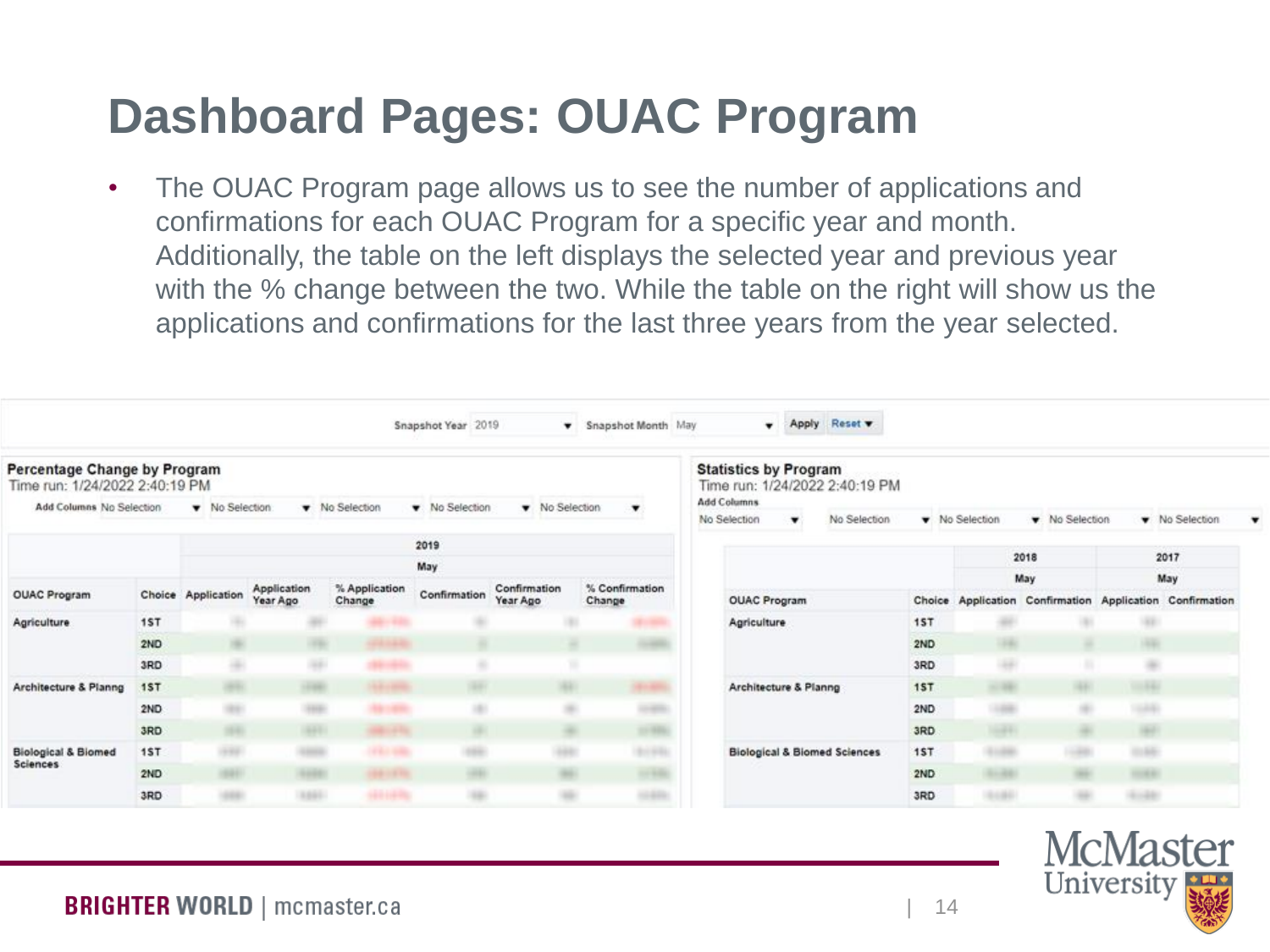#### **Dashboard Pages: Glossary**

• The Glossary page includes definitions of the measures and dimensions used throughout the Students Admissions – Undergraduate dashboard.

|                      |                           | <b>Student Admission - Undergraduate</b>                           |                                                                                                |                                                                                                                                                                                                                                                                                                                                                                                                                                                                                                               |                              | Home<br>Catalog               | Favorites $\blacktriangledown$ |
|----------------------|---------------------------|--------------------------------------------------------------------|------------------------------------------------------------------------------------------------|---------------------------------------------------------------------------------------------------------------------------------------------------------------------------------------------------------------------------------------------------------------------------------------------------------------------------------------------------------------------------------------------------------------------------------------------------------------------------------------------------------------|------------------------------|-------------------------------|--------------------------------|
|                      |                           |                                                                    |                                                                                                | Summary    101    105    MELD    Advanced Filters    Monthly Breakdown    OUAC Percentage Change                                                                                                                                                                                                                                                                                                                                                                                                              | <b>OUAC Yearly Breakdown</b> | <b>Glossary &amp; Contact</b> |                                |
|                      |                           |                                                                    |                                                                                                |                                                                                                                                                                                                                                                                                                                                                                                                                                                                                                               |                              |                               |                                |
|                      | <b>Access and Support</b> | If you have any issues, please contact IRA at irahelp@mcmaster.ca. |                                                                                                |                                                                                                                                                                                                                                                                                                                                                                                                                                                                                                               |                              |                               |                                |
| $\triangle$ Glossary |                           |                                                                    |                                                                                                |                                                                                                                                                                                                                                                                                                                                                                                                                                                                                                               |                              |                               |                                |
|                      |                           |                                                                    | measures are not based on frozen snapshots taken from Mosaic as of a certain date.             | Please note that this dashboard reflects the most recent data available from Mosaic (BI data is refreshed nightly), including retroactive changes. The                                                                                                                                                                                                                                                                                                                                                        |                              |                               |                                |
|                      | <b>Student Dimensions</b> |                                                                    |                                                                                                |                                                                                                                                                                                                                                                                                                                                                                                                                                                                                                               |                              |                               |                                |
|                      |                           | . Faculty : The Faculty in which an applicant applied for.         |                                                                                                |                                                                                                                                                                                                                                                                                                                                                                                                                                                                                                               |                              |                               |                                |
|                      |                           |                                                                    | • Academic Year: The year data is being shown for; academic year goes from September to August |                                                                                                                                                                                                                                                                                                                                                                                                                                                                                                               |                              |                               |                                |
|                      |                           | . As of Date : Data will be shown up to the chosen as of date.     |                                                                                                |                                                                                                                                                                                                                                                                                                                                                                                                                                                                                                               |                              |                               |                                |
|                      |                           |                                                                    |                                                                                                | . Program : The Academic Program in which an applicant applied for, e.g. Humanities Degree Seeking, Science Honours Kinesiology, etc.                                                                                                                                                                                                                                                                                                                                                                         |                              |                               |                                |
|                      |                           |                                                                    |                                                                                                | . Program Code: The code assigned to the Academic Program in which an applicant applied, e.g. UHSED, UHENBE, etc.                                                                                                                                                                                                                                                                                                                                                                                             |                              |                               |                                |
|                      |                           |                                                                    |                                                                                                | • Plan: The Academic Plan in which an applicant has applied/enrolled, e.g. Anthropology & French, Biology, etc.                                                                                                                                                                                                                                                                                                                                                                                               |                              |                               |                                |
|                      |                           |                                                                    |                                                                                                | . Plan Code: The code assigned to the Academic Plan in which a student has applied/enrolled, e.g. CHEMENG, COMMERCE, etc.                                                                                                                                                                                                                                                                                                                                                                                     |                              |                               |                                |
| ٠                    |                           | student's most recent Immigration Status is displayed.             |                                                                                                | Citizenship Status:Domestic or Visa. Applicants with Canadian citizenship or permanent residency are flagged as 'Domestic'; all other students are flagged as 'Visa'. Only a                                                                                                                                                                                                                                                                                                                                  |                              |                               |                                |
|                      |                           |                                                                    |                                                                                                | . Citizenship Country:An applicants most recent country of citizenship (i.e. in cases when a student changes citizenship, only their most recent citizenship is displayed). Only one<br>citizenship is displayed for each student. If a student is a citizen of multiple countries and has Canadian citizenship, they will be displayed as Canadian citizens. If a student is a<br>citizen of multiple countries and does not have Canadian citizenship, the citizenship to display is chosen alphabetically. |                              |                               |                                |
|                      |                           |                                                                    |                                                                                                |                                                                                                                                                                                                                                                                                                                                                                                                                                                                                                               |                              |                               |                                |

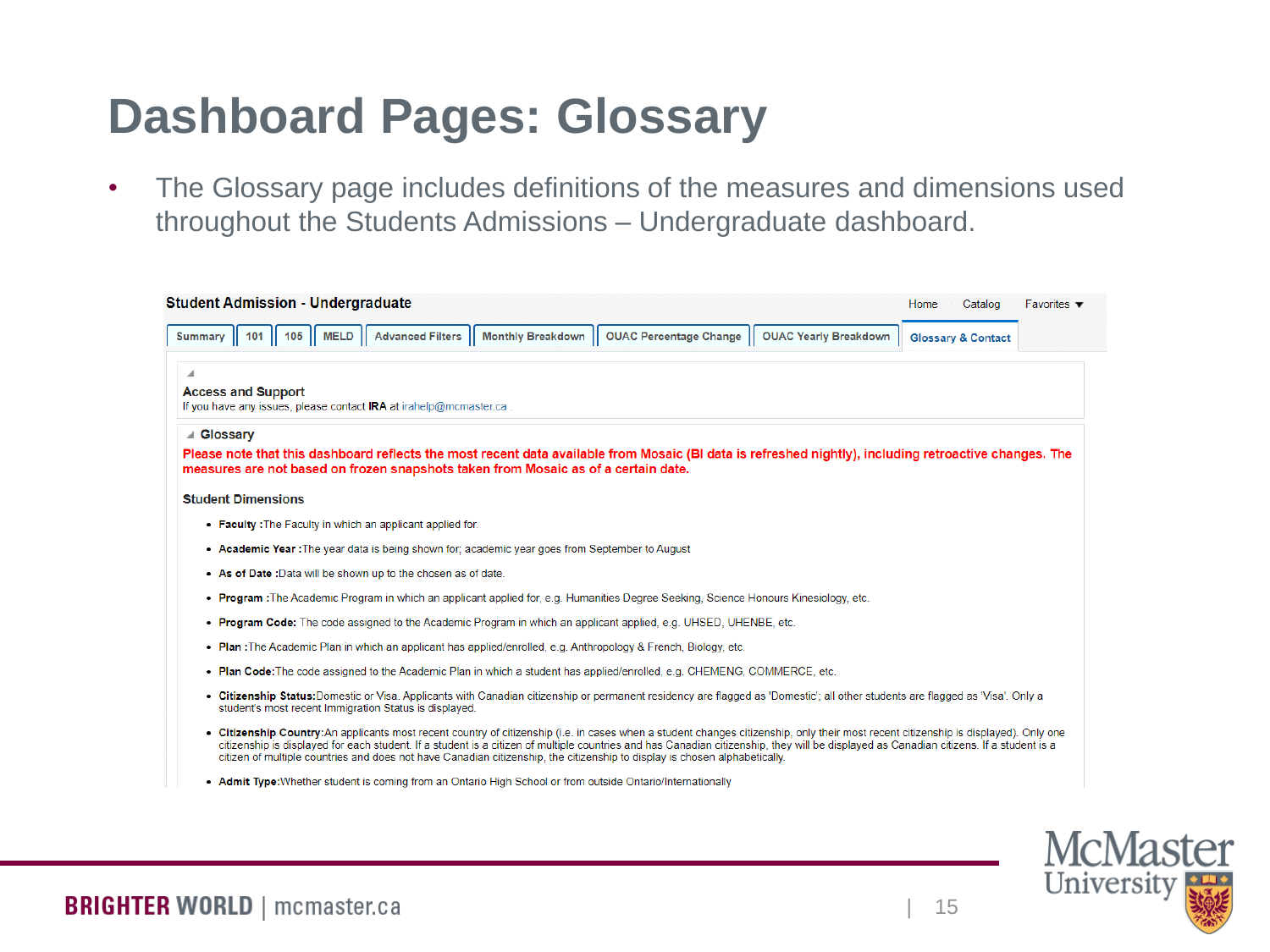#### Important Notes: Security

- Access to the Student Admissions Undergraduate dashboard is available to those who need it for planning or decision making in their role. Stakeholders from across the university, including the Faculties and Registrar's Office were consulted to compile a list of users and to determine their appropriate levels of access to BI in accordance with their role and their current access in Mosaic.
- Users can see data for the whole university; they are not restricted by their Faculty or Department.
- Please note that the Admissions Status counts displayed on the Student Admissions – Undergraduate dashboard may reflect retroactive changes made in Mosaic.